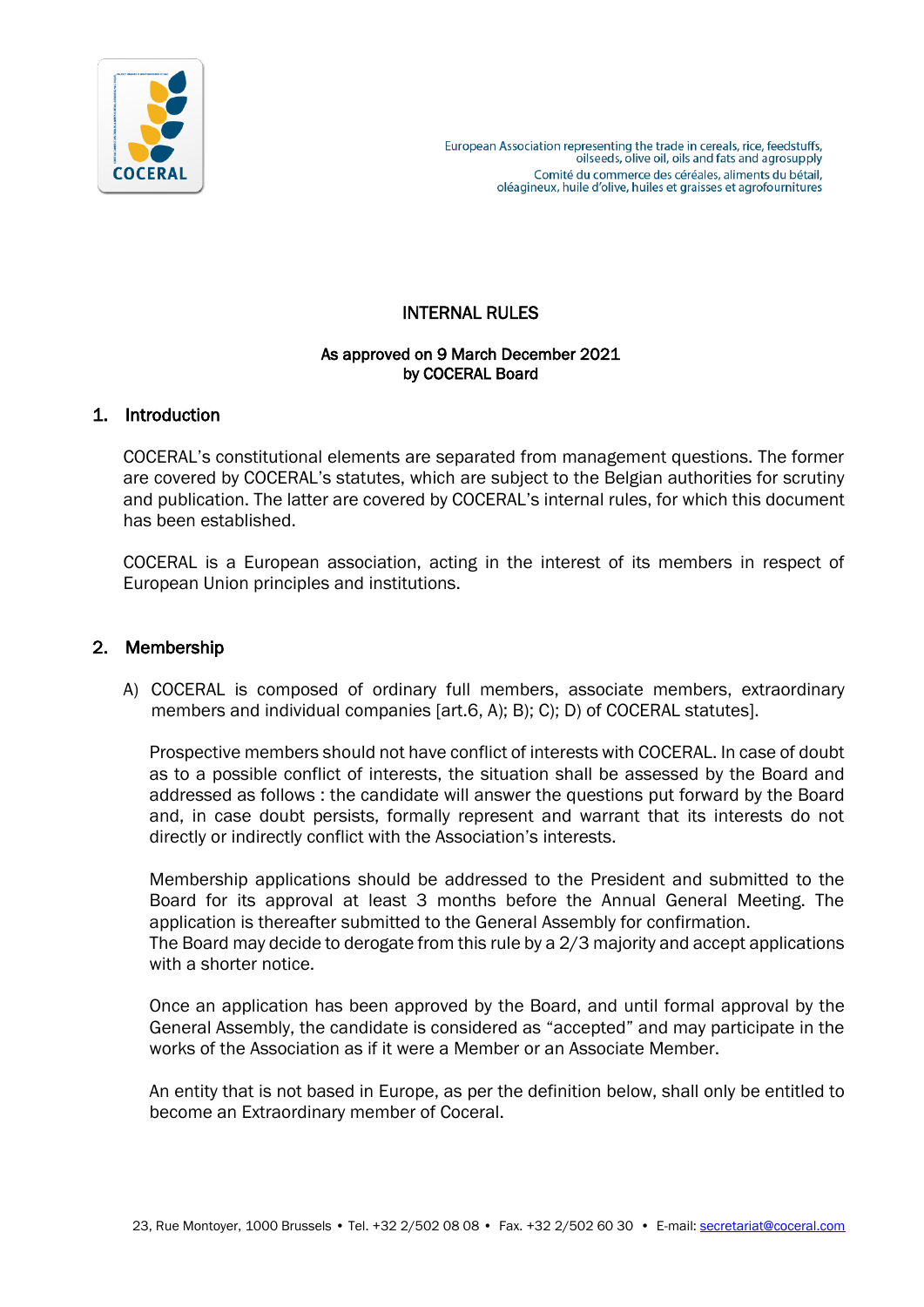

B) Associate members (Article 6 – B)

Once the UK shall cease to be a member of the European Union, the UK national association member of COCERAL will be granted a Seat in COCERAL's Board, together with a vote.

- C) Extraordinary members (Article 6 C)
	- 1) An individual Company can also be admitted only as an Extraordinary Member of Coceral following a Board proposal approved by an AGM decision. In this event, the Company is invited in the AGM where it has no voting right, unless they have been granted voting rights by an AGM decision.
	- 2) The Company may apply for a seat in the Board, following a Board decision, but shall not be entitled to vote, unless voting rights are granted by an AGM decision.
	- 3) All voting rights can be withdrawn by the General Assembly at its discretion.

An Extraordinary member may attend all working groups and Committees.

D) Individual Corporate members (Article 6 – D)

A Company can be admitted as a Member of Coceral if it is established in the European Union, the United Kingdom, Norway or Switzerland.

In order to ensure a fair representation of the sector, the strategic interest of Coceral is to maintain amongst the companies admitted in the Board a balanced representation between "small size", "medium size" and "large" companies. In this respect :

- a "small" company will be defined by a traded volume of less than 5 million MT;
- a "medium-sized" company will be defined by a traded volume exceeding 5 MT, but lower than 20 million MT; and
- a "large" company will be defined by a worldwide traded volume over 20 million MT. The volumes are based on worldwide trade.

#### 3. Fees

In order to ensure a fully transparent process, the membership fees for each associate member and each extraordinary member shall be subject to an agreement between the Executive Committee and the respective member, then shall be adopted by the Board before being submitted to voted by the General Assembly.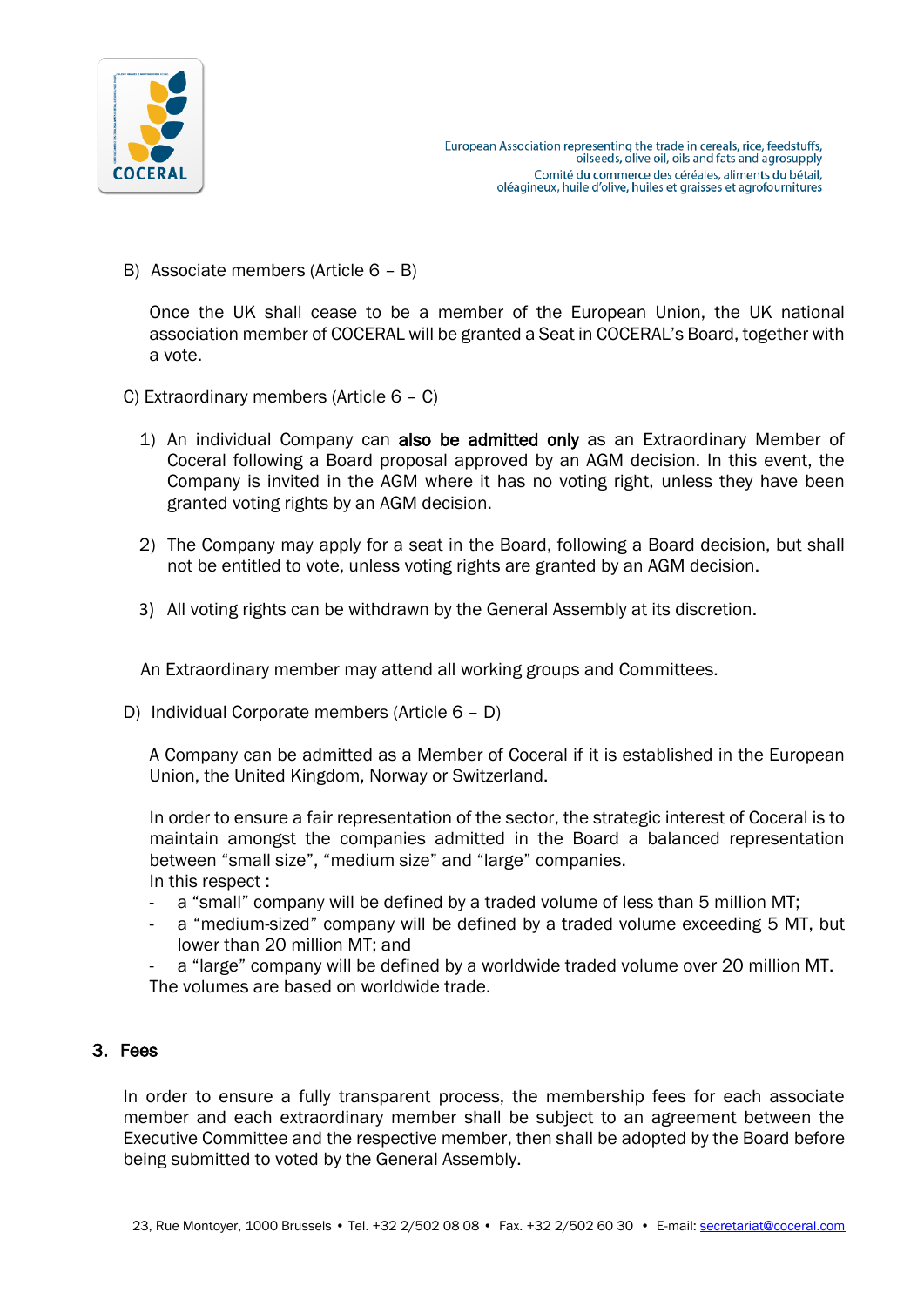

The fees of individual companies will be discussed and adopted by the Board on the basis of the 3 categories described above – ie "small size", "medium size" and "major multinational" companies.

## 4. Governance Structure

For clarity purposes, the governance of COCERAL is described in the table below:

|                                       |          | <b>FULL MEMBER</b> | <b>ASSOCIATE</b>      | <b>EXTRAORDINARY</b>  | <b>COMPANY</b> |
|---------------------------------------|----------|--------------------|-----------------------|-----------------------|----------------|
| <b>GOVERNANCE</b><br><b>STRUCTURE</b> |          |                    | <b>MEMBER</b>         | <b>MEMBER</b>         |                |
| AGM                                   | presence | Yes                | Yes                   | Yes                   | Yes            |
|                                       | Vote     | Yes                | No, or AGM decision   | No, or AGM decision   | Yes            |
| <b>Board</b>                          | presence | Yes                | No, or Board decision | No, or Board decision | Yes            |
|                                       | Vote     | Yes                | No, or AGM decision   | No, or AGM decision   | Yes            |
| WG / Committee /Task                  |          |                    |                       |                       |                |
| Force                                 |          | Yes                | Yes                   | Yes                   | Yes            |

Chair(wo)men and Vice-Chair(wo)men of COCERAL's Operational Committees shall attend Board meetings without voting rights unless they are the sole official representative of their organization (association or company).

## 5. Votes in the Board:

A voting member who is not present during a Board loses his/her vote. The total number of votes is thus reduced, unless the said member has given proxy to another Board member of his/her choice.

## 6. Non-Competition provisions:

It is not COCERAL's intention to compete with its own association members.

Therefore, those Companies who are members of a national association which is itself member of COCERAL may be admitted as member according to Article 6 – D), and provided they maintain all their national memberships.